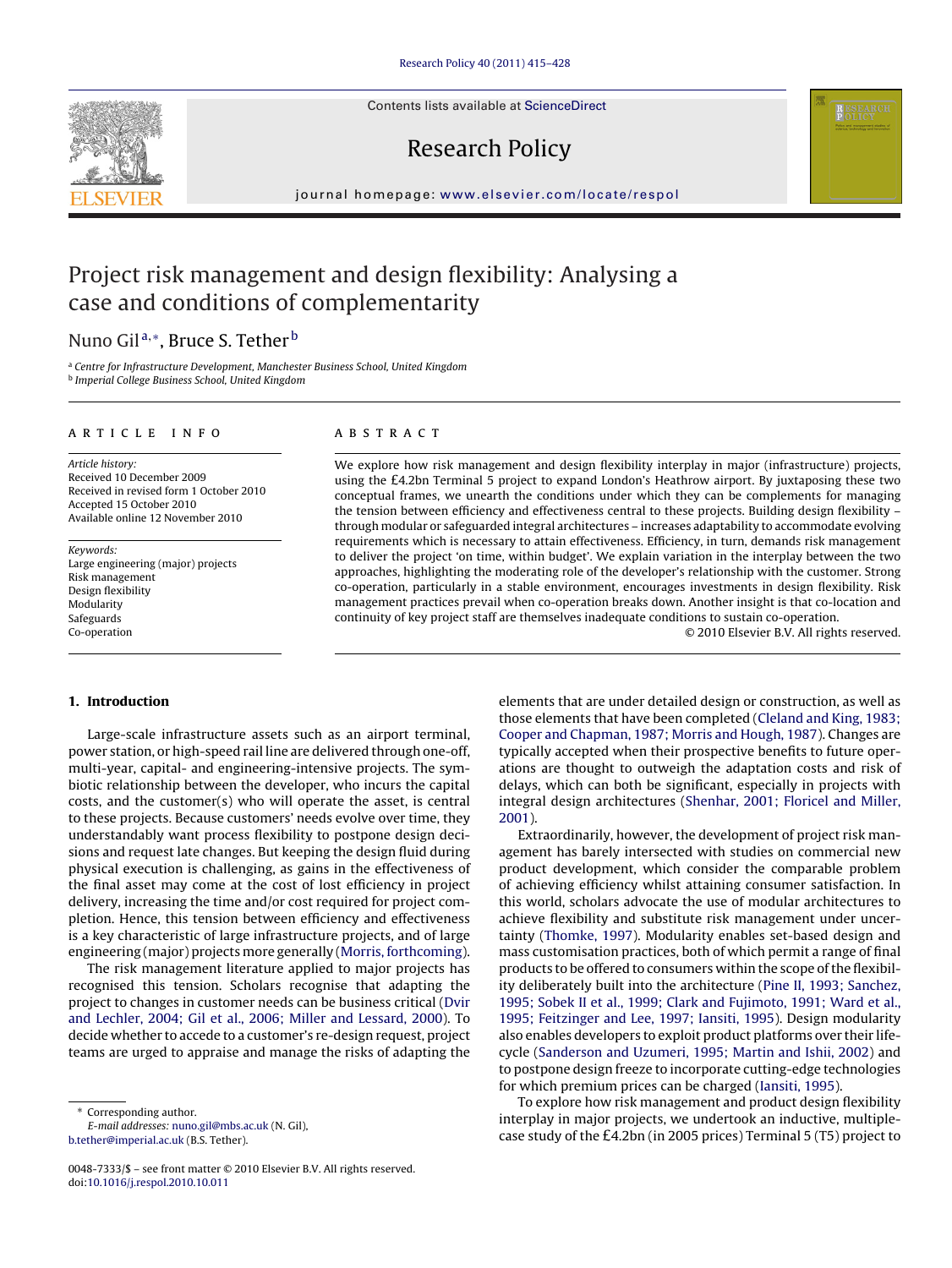expand London's Heathrow airport. Designed to handle 35 million passengers per year, BAA, the private owner–operator of Heathrow airport, began planning T5 around 1989. Planning consent was granted in 2001, and schematic design and construction began concurrently in September 2002. T5 opened 'on time and within budget' in March 2008. Our research design focuses on a key unit of analysis: co-design processes. We examined co-design processes for selected functional elements across different subprojects that involved the BAA's T5 team (the 'developer') and three separate future operators, the project customers.

Our key contribution is a theoretical, longitudinal understanding of the conditions under which risk management and design flexibility can complement each other for managing the tension between efficiency and effectiveness in major projects. Critically, we find that the developer's willingness to invest in design flexibility – through modular or safeguarded integral architectures – is moderated by the extent the developer and customer co-operate effectively during the project. Effective co-operation encourages investments in design flexibility, whereas poor inter-relations encourage the realisation of a more rigid architecture. The lack of product flexibility increases the costs and risks of adapting the design to accommodate evolution in customer needs, shifting the emphasis toward project risk management. Interestingly, we show co-location and continuity of key project personnel are insufficient conditions to achieve and sustain effective cooperation.

#### **2. Background: project risk management and design flexibility**

That performance is related to both achieving specified goals on time and within budget, as well as meeting customer requirements, is a notion central to both the management of major projects and to commercial new product development. In these two worlds, however, two largely separate frames have developed as to how to manage the design process: risk management and design flexibility. Risk management, particularly in relation to budget and schedule overruns, is central to the literature on the management of major projects. It is also fundamental to 'best practice', as championed by the professional project management institutions [\(PMI, 2004\).](#page--1-0) In these projects, risks are influenced by three main factors [\(Morris,](#page--1-0) [forthcoming\).](#page--1-0)

First, is the importance of 'front-end strategizing'. This notion exhorts developers to invest time and effort at the project outset thinking through alternative scenarios that might affect design requirements. Seminal studies on managing risk stress the importance of prescriptive activities including defining the project scope and tasks; identifying risks, their likelihood and potential impacts; and planning contingent actions and budgets to counter impacts ([Cleland and King, 1983; Cooper and Chapman, 1987\).](#page--1-0) Scholars have also advocated combining prescriptive tasks with other up-front activities, such as scenario planning, options reasoning, talking to end-users/communities, and discussing the politicoeconomic environment with key project stakeholders ([Morris and](#page--1-0) [Hough, 1987; Morris, 1994; Miller and Lessard, 2000\).](#page--1-0) Front-end strategizing aims to reduce the occurrence of 'strategic surprises' ([Floricel and Miller, 2001\)](#page--1-0) and 'goal changes' [\(Dvir and Lechler,](#page--1-0) [2004\),](#page--1-0) but it cannot eliminate uncertainty in design requirements during the project's lifecycle.

Second, is the inevitability of unforeseen – and often unforeseeable – events occurring and affecting the project, regardless of the effort invested in front-end strategizing. To mitigate the risks arising from late adaptation, especially when many design variables interact, project teams are urged to build capacity to re-plan through test-driven iteration, 3-D modeling and rapid prototyping, and to pursue multiple solutions concurrently ([De Meyer](#page--1-0) [et al., 2002; Sommer and Loch, 2004\).](#page--1-0) Scholars also exhort developers to invest in relational forms of contracting with suppliers, as these commercial arrangements encourage co-operative behaviour that translates into commitment, shared goals, and flexibility to cope with late changes in design requirements ([Stinchcombe and](#page--1-0) [Heimer, 1985; Clegg et al., 2002; Gil, 2009; Henisz and Levitt, 2009\).](#page--1-0)

Finally, is the need to manage customers' behaviour and expectations. Customers can unnecessarily disrupt project execution by insisting on design changes, particularly when these are made late, and/or could have been foreseen and therefore incorporated into the design earlier ([Shapiro and Lorenz, 2000\).](#page--1-0) Customers often violate the project process without fully realising the implications of their behaviour for the project's progress and budget [\(Genus, 1997;](#page--1-0) [Geyer and Davies, 2000\).](#page--1-0) Aware of these issues, [Hobday \(2000\)](#page--1-0) suggests that project administrators' needs should outweigh the influence of functional managers and customer directors. Others recommend setting up governance structures that make explicit the cost of late design changes [\(Ross and Staw, 1986; Miller and](#page--1-0) [Lessard, 2007\).](#page--1-0) [Clegg et al. \(2002\), m](#page--1-0)eanwhile, advocate an 'alliance culture' fostered by frequent meetings with the customers to discuss how to accomplish a 'future perfect' outcome when 'planning is almost impossible'. This approach brings soft skills such as communication, emotional intelligence, leadership, and motivation to the fore (cf. [Morris and Pinto, 2004; Doherty, 2008\).](#page--1-0)

All of these practices concern managing project risks, rather than deliberately building product flexibility into the schematic design. In marked contrast, building flexibility into the product design through the use of modular architectures is central to the approach often used to reconcile efficiency and effectiveness in commercial new product development [\(Clark and Fujimoto, 1991;](#page--1-0) [Sanderson and Uzumeri, 1995; Ulrich and Eppinger, 1995; Ward](#page--1-0) [et al., 1995; Feitzinger and Lee, 1997; Thomke and Fujimoto, 2000\).](#page--1-0) Here, close attention is paid to the product architecture, which is the 'scheme by which the function of a product is allocated to physical components' [\(Ulrich, 1995\).](#page--1-0) Integral architectures exhibit complex mappings and tightly coupled interfaces between components. Modular architectures, by contrast, relate to [Simon's](#page--1-0) [\(1962\)](#page--1-0) concept of 'nearly decomposable systems'. They break apart complex systems into an array of functional components and a set of design rules that de-couple and standardize the interfaces between the components ([Ulrich and Eppinger, 1995\).](#page--1-0) Because modules may be multi-functional, [Baldwin and Clark \(2000\)](#page--1-0) rather define modules on the basis of relationships, i.e., units whose structural elements are powerfully connected amongst themselves and relatively weakly connected to elements in other units. Modularity increases the possibility space for final designs provided these conform to the rules and integration protocols agreed upfront ([Baldwin and Clark, 2000\).](#page--1-0) Overall, when design flexibility is high, the cost and time required to keep the design fluid until close to market launch is low because one module can be modified with little or no impact on others ([Thomke, 1997\).](#page--1-0)

Product modularity is neither free nor easy to achieve, however [\(Baldwin and Clark, 2000, 2006; Whitney, 2004\).](#page--1-0) In the absence of modularity, more limited flexibility can be incorporated through the use of 'safeguards' or buffers [\(Gil, 2007, 2009a\),](#page--1-0) such as overengineered foundations and conservative equipment choices, built into integral architectures. These design allowances aim to limit or suppress the ripple effects of foreseeable changes to one element to other interdependent elements, and accordingly, limit the costs of exercising the built-in options in a possible future. Yet, safeguarded architectures are also more expensive than those without built-in flexibility. Despite occasional calls for postponing design decisions [\(Gil et al., 2006\)](#page--1-0) and for developing major projects in self-standing modules [\(Morris, 1994\),](#page--1-0) empirical studies of how design flexibility is incorporated into major projects are very scarce. Anecdotal evidence suggest developers are interested in achieving flexible architectures, e.g., high-rises and car parks that can later accommo-